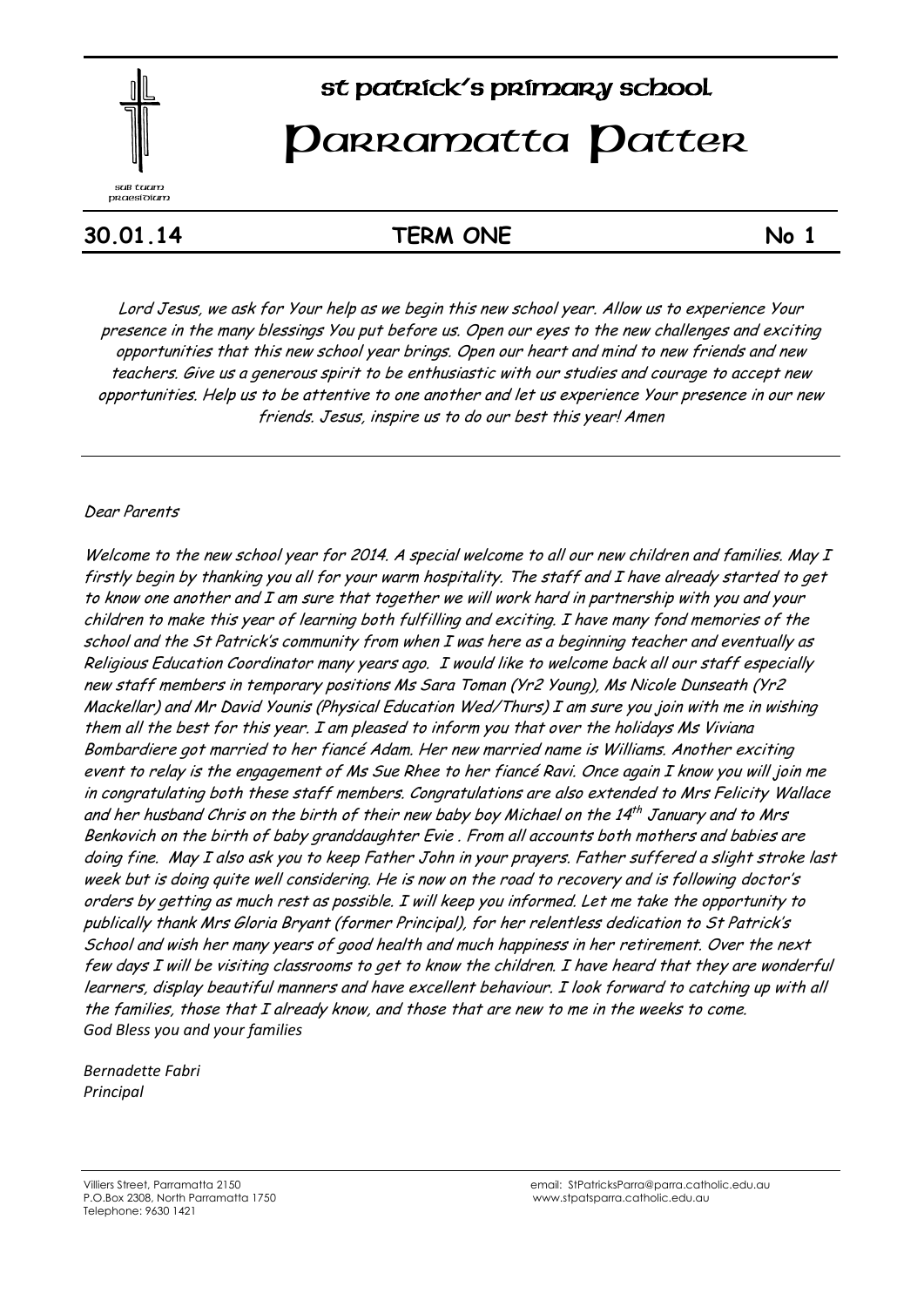# **CONGRATULATIONS**

**2014 School Captains** James Maroun Yvette Roque

**Vice Captains** Hunter Munro Josie Wehbe

**Student Council** Oliver Wehbe, Emile Saab, Miray Sakr, Olana Lal

**House Captains**

**Boronia**  Matthew Kassis & Antonia Khalil

**Melaleuca** Jeremy Khoury & Narella Wakim

**Waratah** Joseph Rahme & Rachel Touche

**Wattle** Christian Tanna & Trinity Eltakchi

### **SYMPATHY & PRAYERS**

to the Dagostino & Coles family Francis (5C), Xavier (3L), Dante (1C) and Elliana (2M) on the recent death of their Grandfather.



### **HONOUR AWARDS**

Acknowledging children's achievement, efforts and positive work habits is critical to the development and encouragement of desirable behaviours and attitudes to learning. Over this first term the staff will be reviewing the award system currently present in the school. Keeping this in mind the St Patrick's Honour Award will be awarded to the **student of the week** who demonstrates outstanding application across any Key Learning Area. Award recipients will be given specific feedback regarding this achievement. At this stage Honour Award recipients will still be published in the school newsletter. We look forward to keeping you updated on any new awards introduced.

#### **FRIDAY ASSEMBLIES**

Last year, a new time was trialled for Friday Assemblies (Friday pm) This time seemed to be favoured by the teaching staff as it enabled the protection of prime teaching time in the morning and allowed for the continuation of literacy and numeracy blocks. From all accounts this afternoon timeslot seemed to suit many parents as well who were then able to take the children home at the end of the school day at 3.00pm. In light of this response School Assemblies will now be held at 2.20pm in the school hall. You are all very welcome. The first school assembly will be on Friday 14<sup>th</sup> February.

# **STAFF - 2014**

Principal Miss Bernadette Fabri Assistant Principal Mrs Elly Benkovich

- 6 P Mrs Graham & Mrs Bourne
- 6 W Mr Baird & Mrs Mannino
- 5C Mrs Fardell
- 5T Mrs Tondini
- 4B Miss Hagi
- 4G Mrs Pope
- 3L Mrs Carroll
- 3T Miss Rhee
- 2M Miss Dunseath
- 2Y Miss Toman
- 1C Mrs Masefield
- 1S Miss Bombardiere
- KA Mrs Salame
- KM Mrs Nubla

Learning Support Mrs Barclay

Mrs Flatley Mrs Veljkovic Reading Recovery Mrs Kerr Teacher-Librarian Mrs O'Dwyer Music Mrs Rodricks PE Mr Younis RFF Mrs Samaha RFF Mrs Mannino

**Office** 

Finance & Admin Mrs Nutter Reception & Admin Mrs Jones Library Assistant Mrs Attard Teachers' Aide Mrs Yuen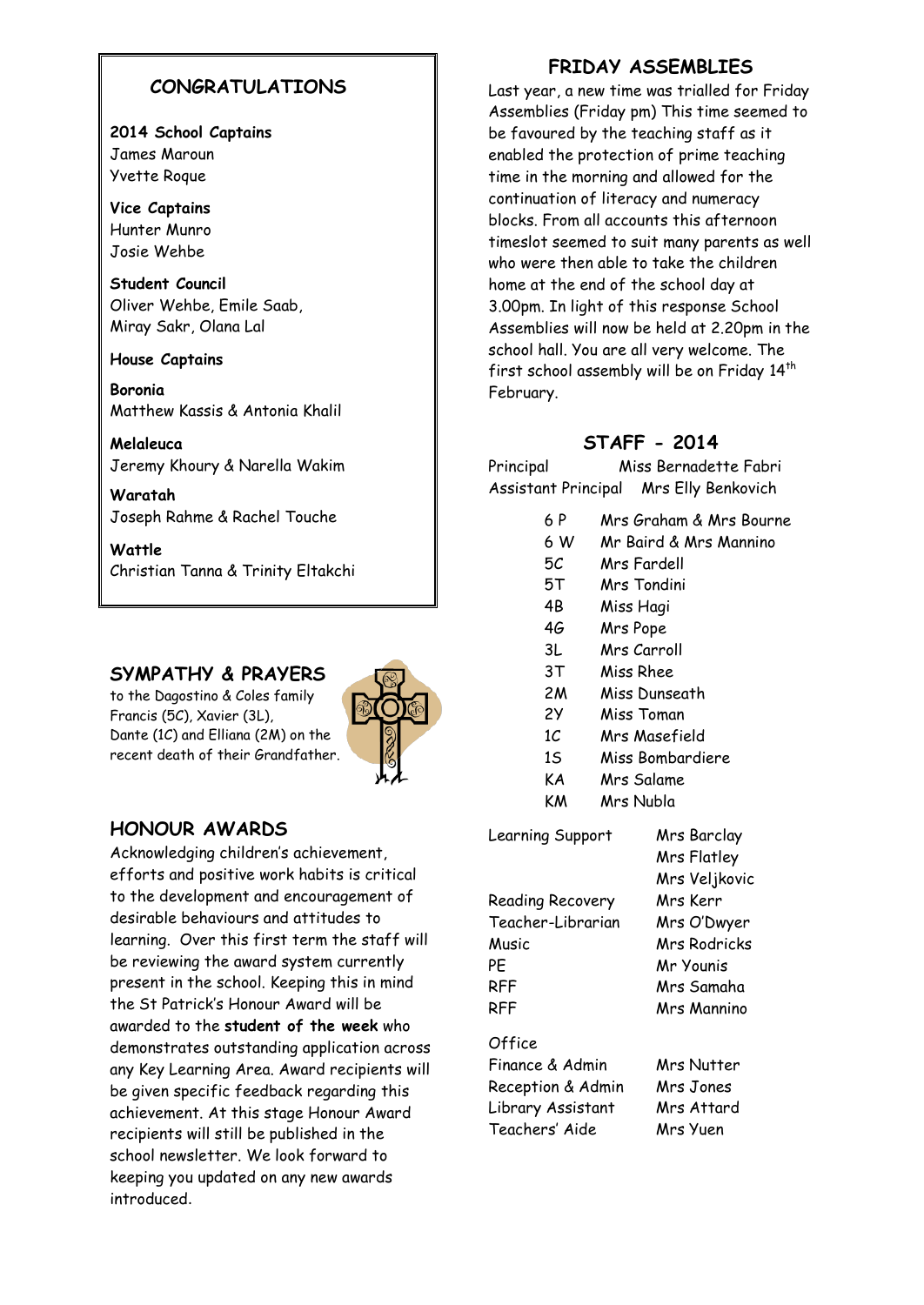**BOOKCLUB ISSUE 1-2014**

**Due Friday 21st February, 2014 NO LATE ORDERS WILL BE ACCEPTED The preferred method of payment is to make the payment online directly to scholastic.** If paying by cheque please make the **CHEQUE** out to **Scholastic Australia.** Remember to fill out Order Forms correctly and place in a **sealed** envelope clearly marked with **NAME - CLASS - BOOKCLUB CORRECT MONEY** (no change given)

# **KINDERGARTEN 2014**

Kindergarten children will commence schooling at St Patrick's on Monday, 3rd February. There will be a little morning tea for parents to help ease the 'separation pains' and assist them to get to know each other. We look forward to welcoming these little ones into our community. Thank you to some Year One parents who stepped in at the last minute to help serve refreshments.

# **FOOD ALLERGIES**

Several children at our school suffer from food allergies –**some very severe.** Action plans are currently in place to administer medication to these children if it is required. To assist the staff and to help safeguard the health of these children I ask that you impress upon your own children the dangers of sharing their lunches with other students. In line with this policy we ask that you do not send gift items such as lollies, Easter eggs, Christmas candy canes etc for your child to give to other students. We will continue to educate the children in the classroom about only eating their own lunches and I will keep you informed of any other protocols we may need to put in place. Thank you for your co-operation.

#### **Bus Passes**

Bus and Rail passes have been handed out to students today. The grace period for free travel is up to Friday  $14<sup>th</sup>$  February. Should your child need a bus or rail pass please come to the office **urgently** to complete a form.

# **LETTERS HOME THIS WEEK**

\*School Banking Program – **Yr 5 & 6 should you require the banking packs please come and see the office.**

\*Acceptable use of Information Technology \* Class Lists

#### **CONGRATULATIONS**

to Wakim family Narella (6P), Sara-Maree (3T) and Angelina (1S) on the birth of their 4<sup>th</sup> daughter Mariette who was born on 5<sup>th</sup> January.



# **ENEWSLETTER AVAILABLE**

Read our newsletter online at: **http//www.stpatsparra.catholic.edu.au** If you require a hard copy please let us know. Thank you to all the families who are reading the Newsletter on line. **New developments**: School Notes & Forms have been added to our site under the heading on the left hand side PARENTS. This will allow parents to download required excursion notes or Administration Notes.